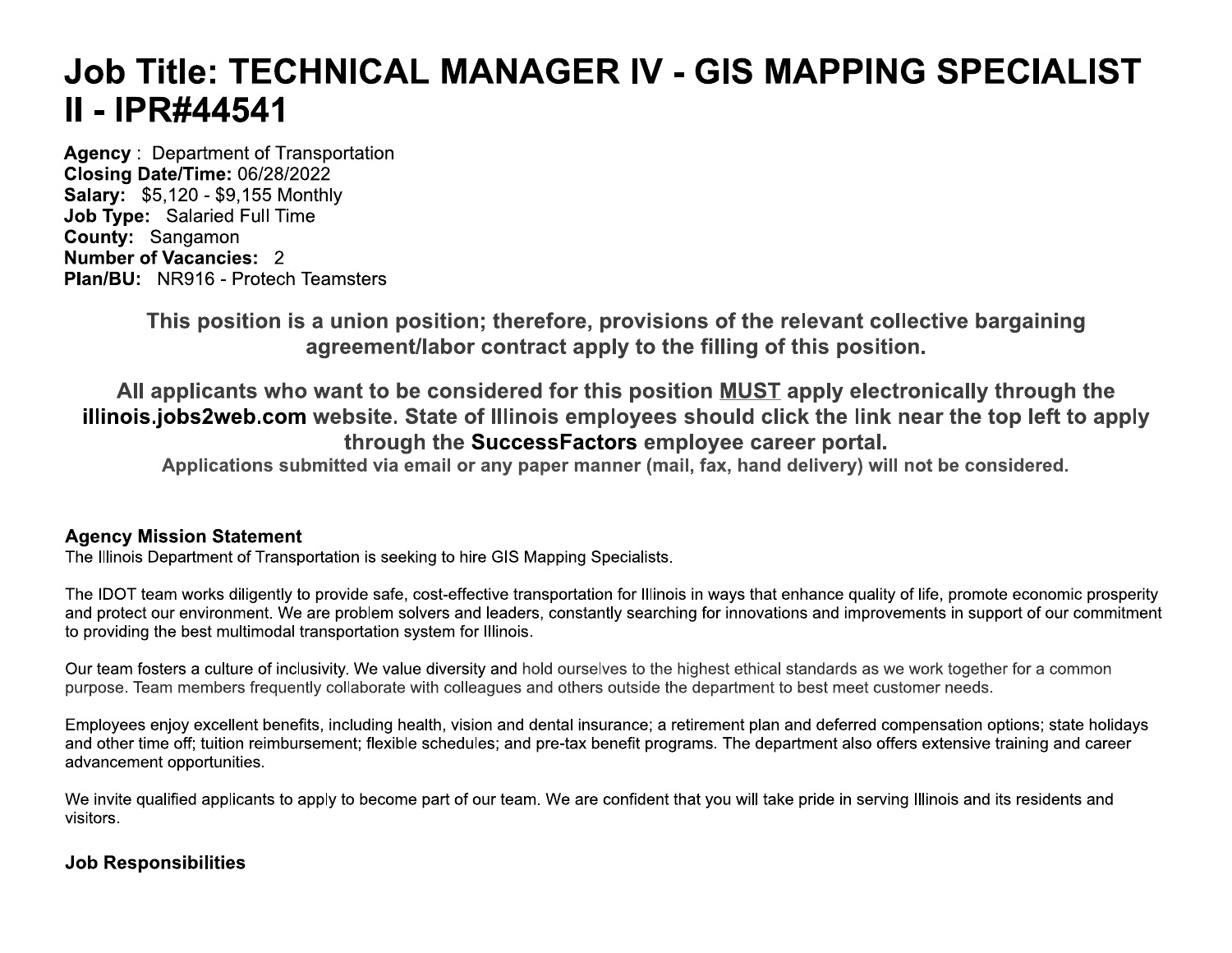This position performs geographic information systems (GIS) program activities on complex or long-running projects utilizing geographic information technology to produce maps and conduct spatial analysis, creates and maintains spatial datasets, writes queries, and develops tools to meet the needs of end users. This position produces specialty maps, updates production map series, and oversees that the publication of the Illinois Official Highway Map is completed in a timely and accurate manner. This position functions as a team leader and project manager for less experienced GIS mapping specialists, develops standards and procedures for the Illinois Department of Transportation's (IDOT's) production maps, and provides technical assistance in the development of intranet and internet mapping technology.

Value of work supervised: \$300,000 - \$500,000 Value of plant and equipment: \$250,000 - \$300,000

This position reports to the Mapping and Information Systems Unit Manager. There are no subordinates reporting to this position.

This position is responsible for the preparation of effective and efficient visualization of geospatial information through cartographic work and various mapping projects in visual aid preparation. S/He utilizes GIS to perform activities on more complex or long-running projects utilizing geographic information technology to produce maps and spatial analysis. Innovation experience, training, and overall knowledge of transportation modes and supplemental GIS data, mapping, and graphics provides the incumbent with a cross section of all phases of map and graphic productions. This position functions as a team leader and project manager for less experienced GIS mapping specialists, develops standards and procedures for IDOT's production maps, and provides technical assistance in the development of intranet and internet mapping technology. This position requires the ability to problem solve and work independently or as a team member to research, select, and evaluate map source data for use in the preparation of maps. Meticulous attention to detail is important when completing these assignments.

One challenge of this position is the ability to develop GIS applications which solve complex technical problems without delay to users and not compromising the cartographic work, accuracy, relevancy, and usefulness for its intended purpose. Typical problems include ensuring that the work performed is accurate and current, and the timeliness, neatness, and adherence to cartographic standards in the preparation and editing of transportation maps, graphics, and special maps is maintained. Other problems are ensuring that production levels are geared to meet planning and schedule needs; the setting of priorities for cartographic, map, or graphic tasks within the

# (Job Responsibilities continued)

assigned work are based on user needs; and ongoing software upgrades are reviewed and considered for use in existing and new projects.

The incumbent creates and maintains spatial datasets of Illinois information or obtains data and formats for use within the department, validates data for accuracy and completeness, develops and documents procedures, and develops data dictionaries and metadata documents to accompany spatial data created. The incumbent completes mapping requests, recommends procedural changes, and reports cartographic and mapping difficulties. Through knowledge of cartographic standards and software requirements, the incumbent creates products that utilize cartographic and mapping software to complete projects while maintaining quality standards. The incumbent oversees the creation and publication of the Illinois Official Highway Map. S/He prepares requisitions and detailed specifications for commercial printing on products when needed and furnishes procedures for contract bidding to private printing companies. The incumbent finalizes renderings and ensures necessary changes or corrections meet departmental cartographic standards. The incumbent furnishes technical assistance in mapping or graphic development as to scale, size, quality, and the required information or data needed to complete an effectively designed cartographic project. The incumbent provides support to departmental staff for special map requests and various graphic projects. The incumbent generates maps, prepares prints, completes display mountings, coordinates placement of maps on the department website, and furnishes technical assistance for replies to correspondence dealing with highways and other departmental areas. The incumbent is responsible for research, analysis, development, technical support, and maintenance of GIS processing systems used within the IDOT. The incumbent functions as a team leader, providing work leadership, guidance, training, and directions to less experienced GIS mapping specialists in the preparation of maps. S/He assists the Mapping and Information Systems Unit Chief in the control and projected use of resources and makes recommendations on unit assignments. The incumbent provides department liaison capacity between bureau, district, management staff, application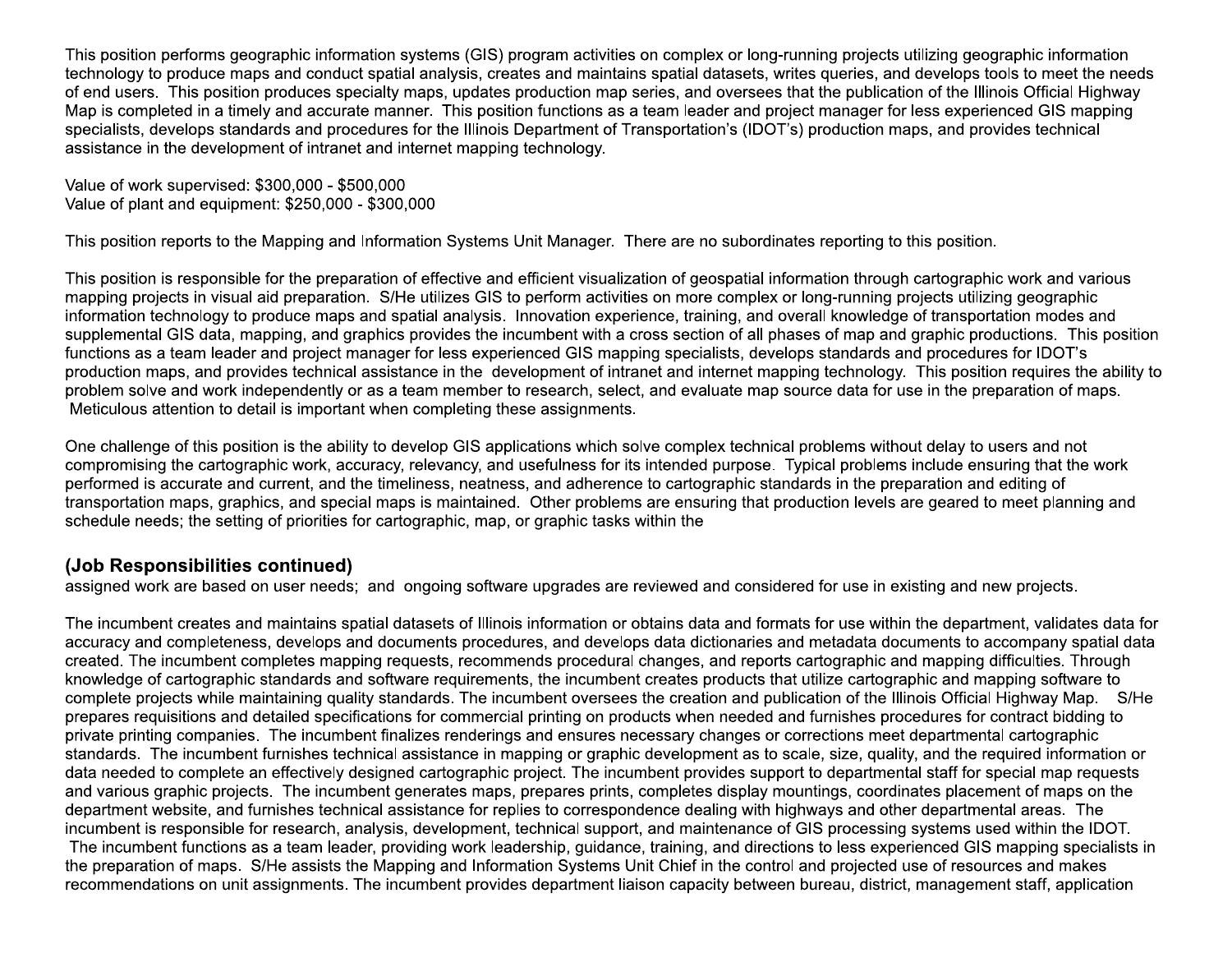software vendors, printing vendors, and information technology (IT) staff of other state agencies and government entities. The incumbent participates in training to attain a greater degree of expertise in mapping, spatial analysis, and computer skills which includes, but is not limited to, online training, onthe-job training, classroom training, conferences, meetings, and workgroups.

# (Job Responsibilities continued)

The incumbent is given general latitude to perform the responsibilities of the position. S/He performs within the constraints of departmental policies and procedures. Matters of a unique nature will be referred to the Mapping and Information Systems Unit Manager for quidance with recommendations for resolution.

The incumbent's internal contacts are department-wide. External contacts include application software vendors, printing vendors, IT staff of other state agencies and government entities, and the general public when warranted for mapping projects. Occasional statewide travel with overnight stays is required.

The effectiveness of this position is measured by the timeliness, accuracy, and relevancy of the cartographic mapping, graphic work, and technical and policy recommendations which will enable the department to carry out its responsibilities in a timely and cost-effective manner to meet departmental goals. Additionally, effectiveness will be measured by the productivity, standards and procedures implemented, and the increased level of skill displayed with GIS and graphics.

# **Principal Accountabilities**

1. Researches the geospatial relationships between various departmental spatial datasets and resolves issues encountered when mapping data quality is compromised.

2. Performs GIS program activities on complex or long-running projects, coordinates digitizing activities to meet needs of IDOT and all other entities, and develops geospatial datasets when needed.

3. Acts as a technical advisor to department staff and other agencies on questions or problems that may arise in reference to statistical mapping.

 $4.$ Develops standards and procedures for GIS; instructs Mapping and Graphics Sub-unit staff regarding new GIS software; provides interpretation of data backup procedures, digitizing, map creation, formulating metadata standards for completion of special data and projects; and provides clear, concise maps showing complex relationships for departmental use.

5. Functions as a team leader, providing work leadership, guidance, training, and directions to less experienced GIS mapping specialists in the preparation of maps; assists the Mapping and Information Systems Unit Chief in the control and projected use of resources; and makes recommendations on unit assignments.

6. Based on user requirements, performs and/or coordinates the design, development, and maintenance of spatial data to perform complex spatial routines and to generate additional data which is integrated into a geographic dataset using GIS software and displays results on maps, graphs, or reports.

7. Oversees the creation and publication of the Illinois Official Highway Map and ensures it is completed in a timely and accurate manner.

8. Prints maps to fulfill departmental and general public requests while utilizing GIS and graphics software to prepare cartographic products and visual aids.

9. Prepares requisitions and detailed specifications for commercial printing on products when needed and furnishes procedures for contract bidding to private printing companies.

10. Independently pursues knowledge with the software technology utilized in the cartography profession to complete mapping projects and to gain a greater degree of expertise in mapping, spatial analysis, and computer skills.

Performs duties in compliance with departmental safety rules. Performs all duties in a manner conducive to the fair and equitable treatment of all  $11.$ employees.

12. Performs other duties as assigned.